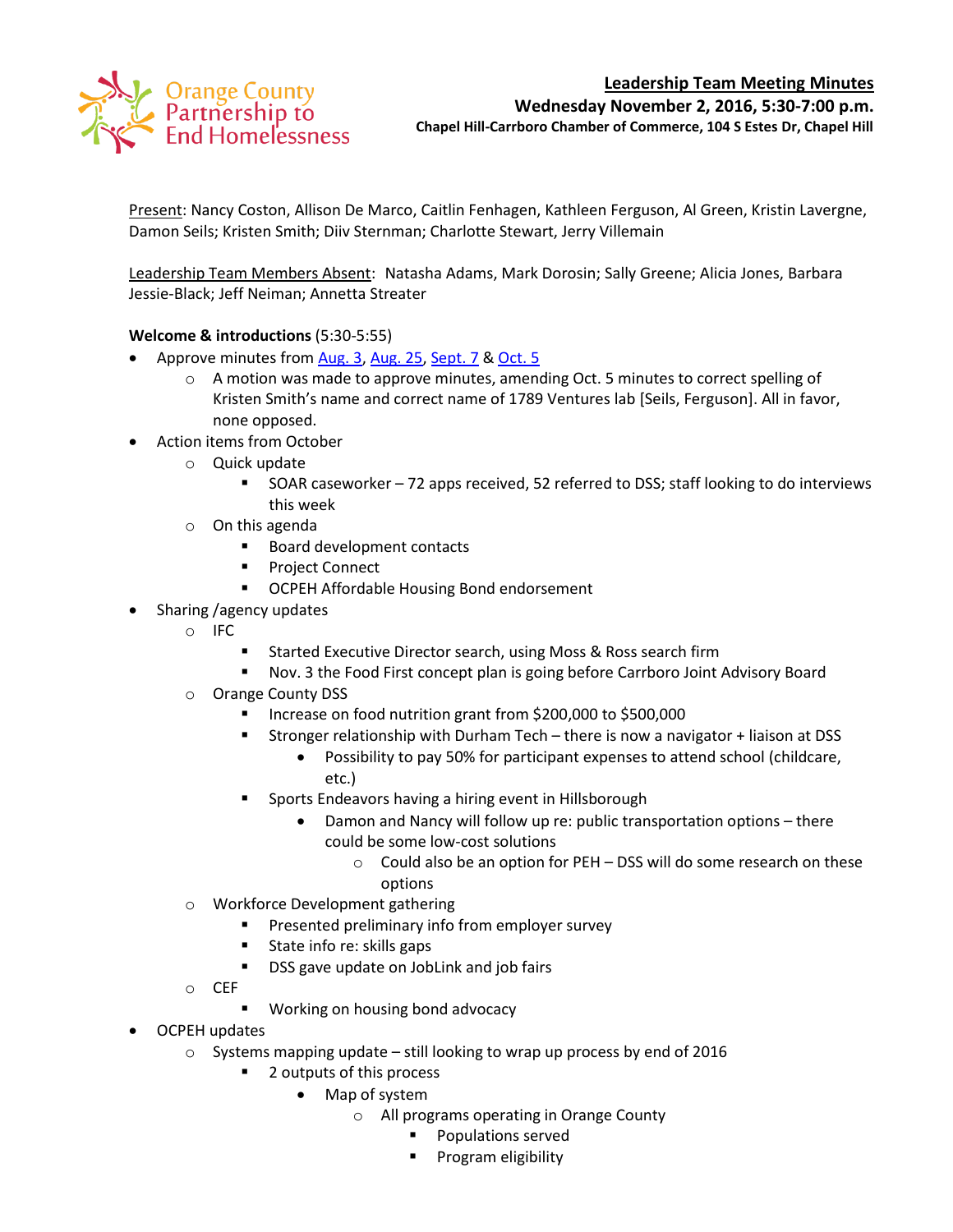



**Wednesday November 2, 2016, 5:30-7:00 p.m.**

**Chapel Hill-Carrboro Chamber of Commerce, 104 S Estes Dr, Chapel Hill**

- o Referral networks mapped and potentially made more efficient
- Systems gaps analysis
	- o Description of programs
	- o Program components
	- o Cost of program operations
- o 2017 Orange County Plan to End Homelessness update
	- Proposed process and timeline
		- **Corey to develop framework that aligns with Opening Doors, the federal strategic plan to end homelessness, present for feedback at December meeting**
			- o Cross reference with Orange County Affordable Housing Strategic Plan
		- Plan to End Homelessness update work to talk place in February 2017 with Orange County Health Director (and trained facilitator/strategic planning expert) Colleen Bridger
- o Racial Equity workshop attendance
	- January workshop is already full, let Allison know if you have questions
	- There is a mini-workshop in Durham in November, Allison will send info on this
- o ESG application update
	- Staff submitted application to NC DHHS on Oct. 21, \$58,927 total funding
		- \$35,356, IFC, emergency shelter
		- $\bullet$  \$23,571, DSS, rapid re-housing
- o Point-in-Time (PIT) count
	- Wed. January 25, 2017
	- **Corey will send information on PIT Training this month**
- o Homeless orientation
	- Wed. 11/9. 6-7:30 at 1789 Ventures Lab on Franklin St
		- More info and registration: [http://www.eventbrite.com/e/homelessness](http://www.eventbrite.com/e/homelessness-orientation-tickets-27934590111?aff=utm_source%3Deb_email%26utm_medium%3Demail%26utm_campaign%3Dnew_event_email&utm_term=eventurl_text)[orientation-tickets-27934590111](http://www.eventbrite.com/e/homelessness-orientation-tickets-27934590111?aff=utm_source%3Deb_email%26utm_medium%3Demail%26utm_campaign%3Dnew_event_email&utm_term=eventurl_text)
	- **Corey will talk with The People's Channel about filming orientation in their studio for broadcast/web posting**
- o OCPEH meeting time and place for 2017
	- First Wednesdays, 5:30 7pm
		- Change meeting time to 6-7:30 pm to start in January
	- **E** Location: Chapel Hill-Carrboro Chamber of Commerce meeting room
	- Make a call-in option available upon request Corey will add this to the Leadership Team meeting agendas

## **Leadership Team Board Development Update** (5:55-6:25)

- Corey sent the Leadership Team the names of the applicants for the 2017 Leadership Team
- Leadership Team reviewed current members of Leadership Team and Board Development Committee recommendations for Chair, Vice Chair, and new members for the 2017 Leadership Team
	- $\circ$  If have people on the board who don't have a background in housing and homelessness, staff need to be prepared to support those folks
	- $\circ$  If get towards the upper limit of number of people available to be on the board can have up to 25 members - there could be people serving who would prefer to roll off of serving on the board and return for presentations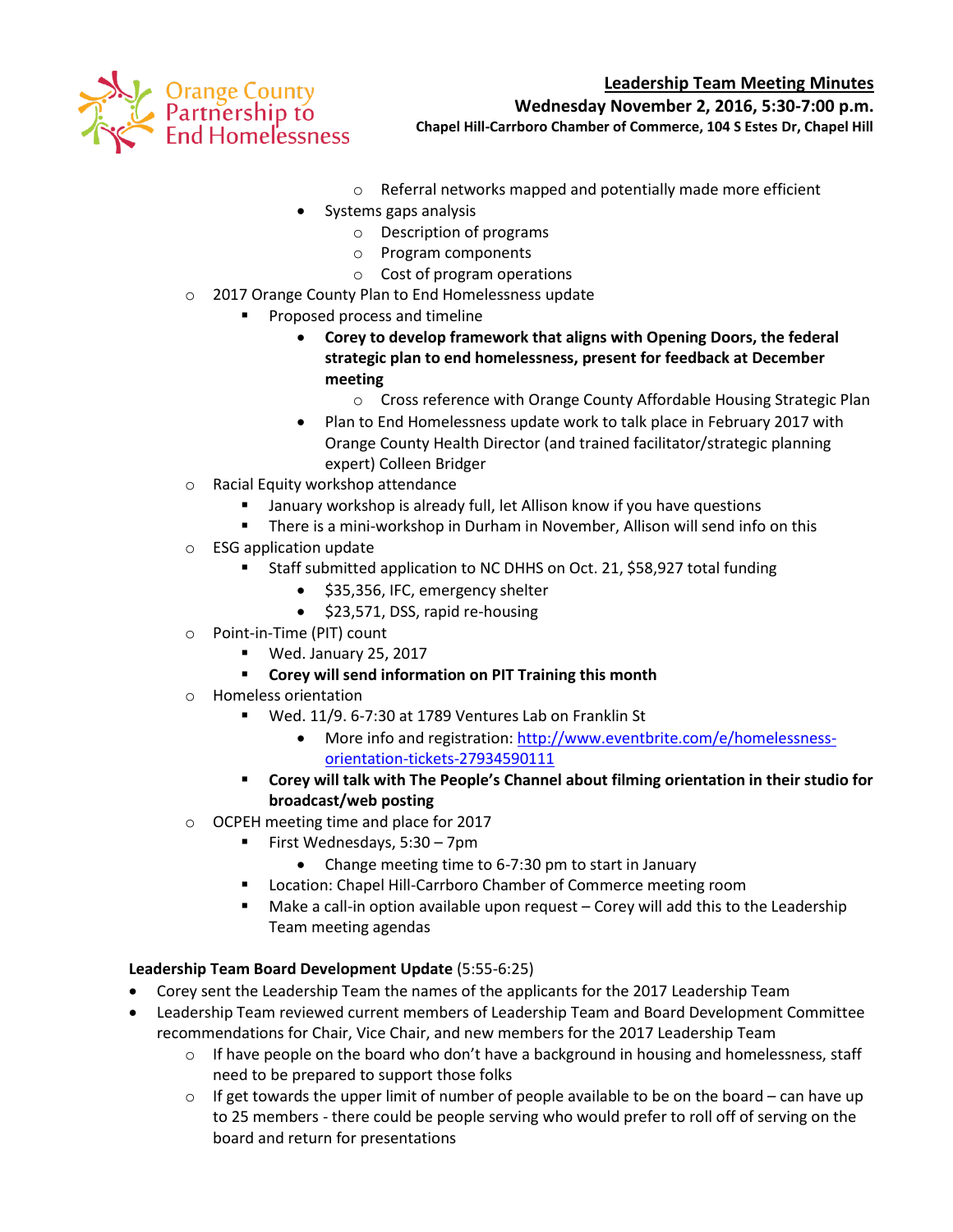# **Leadership Team Meeting Minutes**



**Wednesday November 2, 2016, 5:30-7:00 p.m.**

**Chapel Hill-Carrboro Chamber of Commerce, 104 S Estes Dr, Chapel Hill**

- A motion was made to approve recommended slate for 2017 OCPEH Leadership Team [Seils, Smith]. All in favor, none opposed
- A motion was made to approve Allison De Marco as Chair and Charlotte Stewart as Vice Chair of the 2017 OCPEH Leadership Team [Smith, Seils]. All in favor, none opposed.
- All Leadership Team members are encouraged to follow up with Charlotte if they would like to discuss diversity or any other aspects of board development privately. For future board development work:
	- o **Corey will contact Carrboro Town Clerk for more info on new youth advisory board in Carrboro**
	- o **Kathleen will reach out to Susan Levy at Habitat**
	- $\circ$  It would be good to look for someone representing Hispanic/Latinx community

# **Project Connect Update** (6:25-6:35)

- 205 guests received services at Project Connect on Oct. 27.
	- o Possible to add question on intake new or repeat visitor?
		- This could affect what services are offered more important to offer dental for example each year
	- $\circ$  More than 50% decrease in people who have children participating look more into this
	- o 25-30% of guests are in stable housing speaks to gap as folks are settling into permanent housing
		- Possible to fill gaps in a more ongoing basis? Not just at an annual event; work out discounts, etc.
	- $\circ$  Still not tapping into Spanish-speaking population– look at particular outreach for this community for next event
		- **Different service offered in a different way**
		- **EXECOULD LOOK AT SPANISH-SPEAKING FAITH COMMUNITY** 
			- St. Thomas More, Fairview in Hillsborough
		- Trust factor could be large literature about event can speak to this specifically: will not check documentation, will have Spanish-speaking folks available, will not affect eligibility for other services
			- DSS and IFC are also seeing drops in Spanish-speaking folks
			- DSS toy giveaway can be a good time for outreach

## **Affordable Housing Bond Initiative** (6:35 – 6:45)

- The OCPEH Leadership Team voted by email to endorse the \$5 million Orange County Affordable Housing bond on the ballot this November. Recommendation from *The Indy* to vote NO on the bond has advocates worried that the measure will not pass. OCPEH submitted a letter to *The Indy* protesting the lack of endorsement. Leadership Team members brainstormed ideas for personal and professional advocacy.
	- o CEF has been doing a lot of advocacy, including being at the polls; **Allison will send out electronic sign-up for poll-tending**
	- o **Kristin will send out electronic communications that Leadership Team members can forward to personal networks.** She also passed out palm cards, contact her for yard signs.
		- County education website: www.ocbond.org
		- **Advocacy website: www.voteforkidsandfamilies.org**